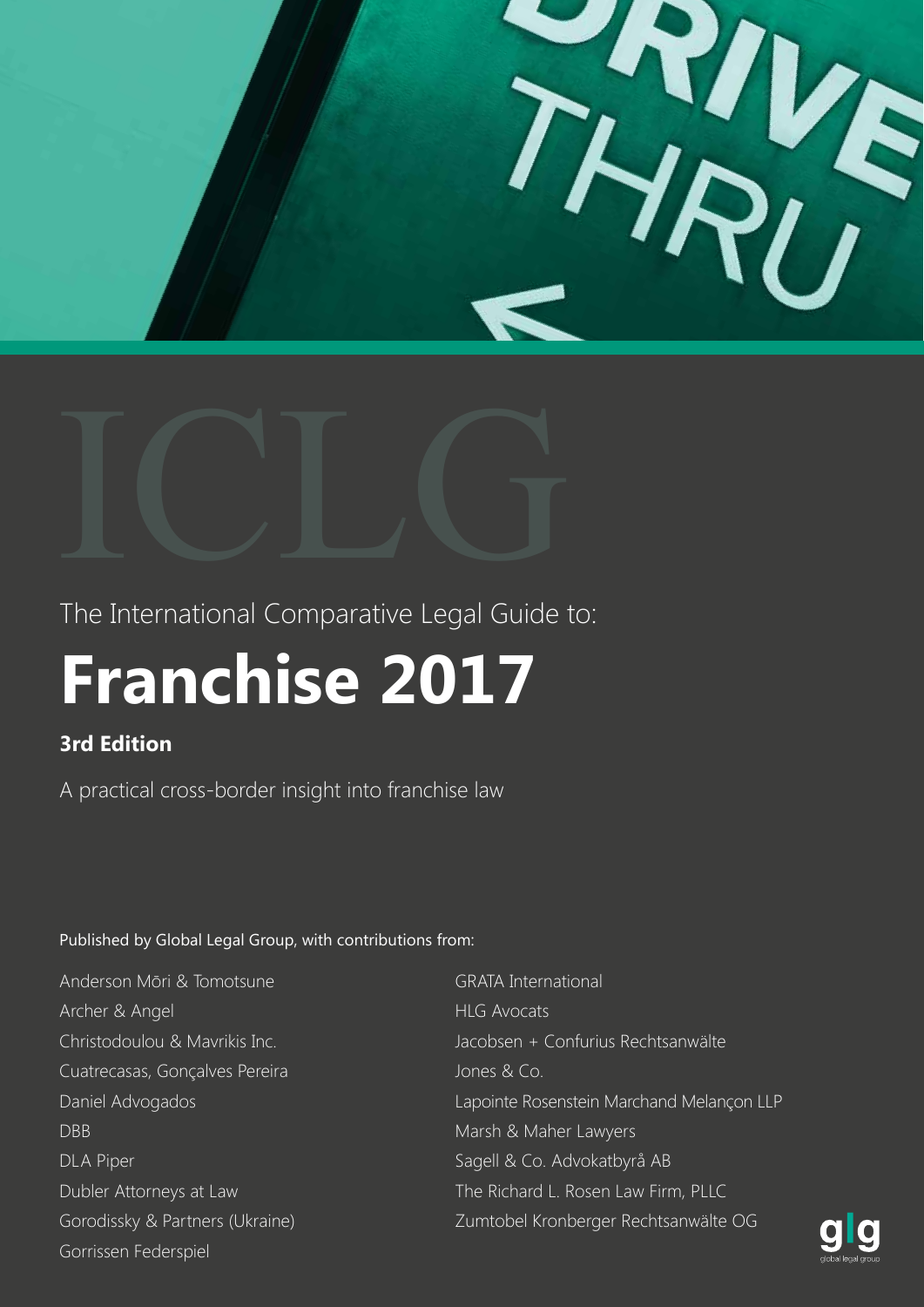

**Contributing Editor** Iain Bowler, DLA Piper

**Sales Director** Florjan Osmani

**Account Directors** Oliver Smith, Rory Smith

**Sales Support Manager** Paul Mochalski

**Sub Editor** Nicholas Catlin

**Senior Editor** Rachel Williams

**Chief Operating Officer** Dror Levy

**Group Consulting Editor** Alan Falach

**Group Publisher** Richard Firth

## **Published by**

Global Legal Group Ltd. 59 Tanner Street London SE1 3PL, UK Tel: +44 20 7367 0720 Fax: +44 20 7407 5255 Email: info@glgroup.co.uk URL: www.glgroup.co.uk

**GLG Cover Design** F&F Studio Design

**GLG Cover Image Source** iStockphoto

## **Printed by**

Ashford Colour Press Ltd December 2016

Copyright © 2016 Global Legal Group Ltd. All rights reserved No photocopying

**ISBN** 978-1-911367-29-1 **ISSN** 2055-8082

## **Strategic Partners**





## General Chapter:

1 **Building a Franchise System from Scratch in an Increasingly Integrated Global Marketplace –** Iain Bowler, DLA Piper

## Country Question and Answer Chapters:

| $\overline{c}$ | Australia                  | Marsh & Maher Lawyers: Robert Toth                                               | 4   |
|----------------|----------------------------|----------------------------------------------------------------------------------|-----|
| 3              | Austria                    | Zumtobel Kronberger Rechtsanwälte OG: Dr. Amelie Pohl                            | 12  |
| 4              | <b>Belgium</b>             | DBB: Benoit Simpelaere & Leonard Hawkes                                          | 18  |
| 5              | <b>Brazil</b>              | Daniel Advogados: Hannah Vitória M. Fernandes & André Ferreira de Oliveira       | 26  |
| 6              | Canada                     | Lapointe Rosenstein Marchand Melançon LLP: Bruno Floriani &<br>Marissa Carnevale | 34  |
| 7              | China                      | Jones & Co.: Paul Jones & Xin (Leo) Xu                                           | 44  |
| 8              | <b>Denmark</b>             | Gorrissen Federspiel: Lasse Søndergaard Christensen & Søren Høgh Thomsen         | 52  |
| 9              | <b>England &amp; Wales</b> | DLA Piper: Iain Bowler                                                           | 59  |
|                | 10 France                  | HLG Avocats: Helen Coulibaly-Le Gac & Céline Tran                                | 68  |
| 11             | Germany                    | Jacobsen + Confurius Rechtsanwälte: Dr. Kay Jacobsen                             | 76  |
|                | 12 India                   | Archer & Angel: Srijoy Das & Anup Kumar                                          | 83  |
|                | 13 Japan                   | Anderson Mōri & Tomotsune: Kenichi Sadaka & Aoi Inoue                            | 90  |
|                | 14 Kazakhstan              | <b>GRATA</b> International: Saule Akhmetova                                      | 98  |
|                | 15 Portugal                | Cuatrecasas, Gonçalves Pereira: Vasco Bivar de Azevedo & Mónica Pimenta          | 106 |
|                | 16 Russia                  | <b>GRATA</b> International: Yana Dianova                                         | 115 |
| 17             | <b>South Africa</b>        | Christodoulou & Mavrikis Inc.: Alex Protulis                                     | 124 |
|                | 18 Sweden                  | Sagell & Co. Advokatbyrå AB: Dan-Michael Sagell                                  | 132 |
| 19             | Switzerland                | Dubler Attorneys at Law: Dr. Andreas M. Dubler                                   | 138 |
| 20             | <b>Ukraine</b>             | Gorodissky & Partners (Ukraine): Nina Moshynska & Oleg Zhukhevych                | 146 |
| 21             | <b>USA</b>                 | The Richard L. Rosen Law Firm, PLLC: Richard L. Rosen & John Karol               | 156 |

**Further copies of this book and others in the series can be ordered from the publisher. Please call +44 20 7367 0720**

## **Disclaimer**

This publication is for general information purposes only. It does not purport to provide comprehensive full legal or other advice. Global Legal Group Ltd. and the contributors accept no responsibility for losses that may arise from reliance upon information contained in this publication. This publication is intended to give an indication of legal issues upon which you may need advice. Full legal advice should be taken from a qualified professional when dealing with specific situations.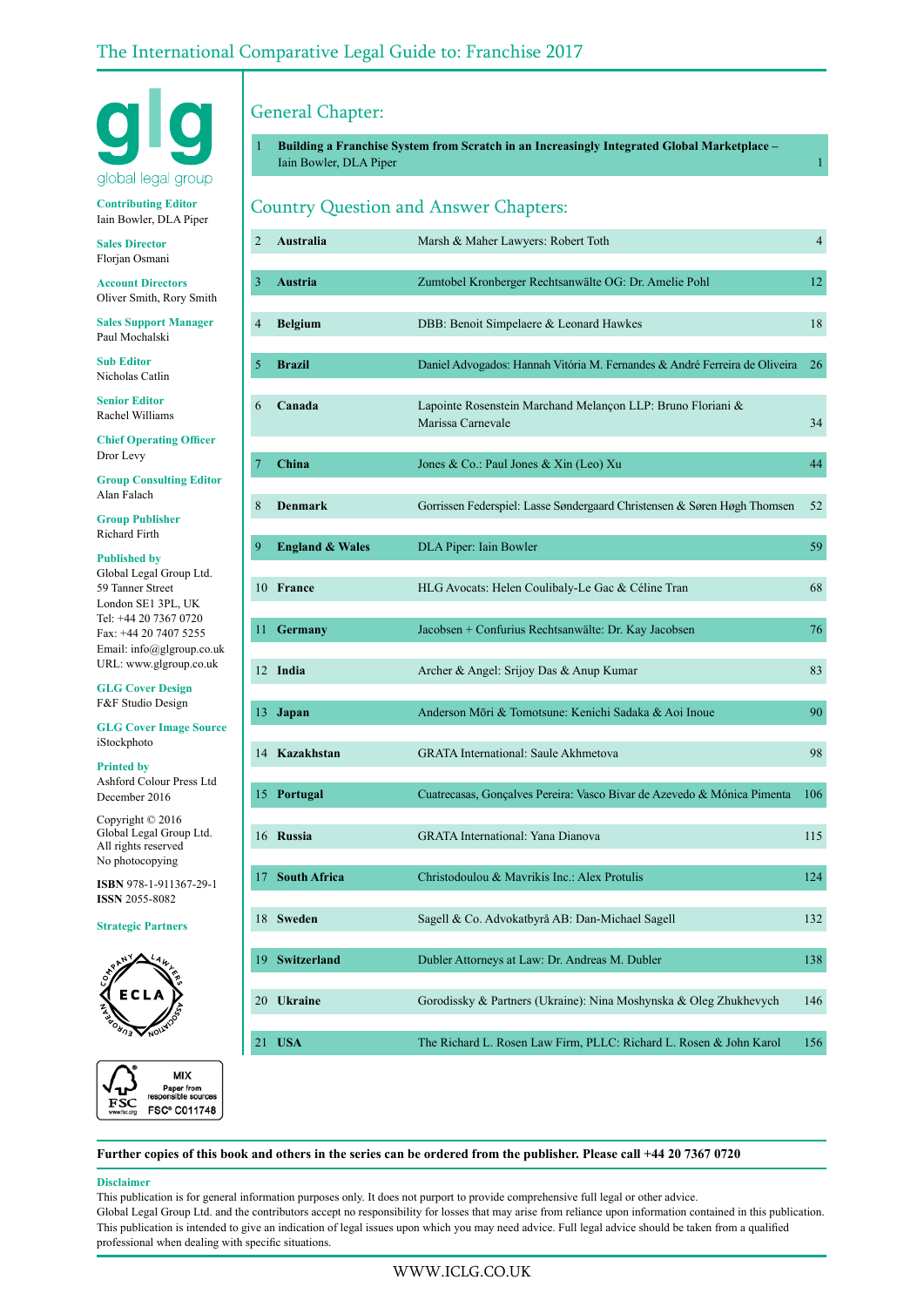# Germany

Jacobsen + Confurius Rechtsanwälte Dr. Kay Jacobsen

## **1 Relevant Legislation and Rules Governing Franchise Transactions**

## **1.1 What is the legal definition of a franchise?**

There is no statutory definition of franchising. A franchise is usually understood to be *a system of marketing goods and/or services and/ or technology whereby the franchisor grants a franchisee the right, and imposes the obligation, to conduct a business in accordance with the franchisor's concept, in exchange for a direct or indirect financial consideration. Essential elements are joint know-how, and the provision of support services by the franchisor. The type and nature of the franchisee's business is usually prescribed, and the franchisor will monitor business operations on a continuing basis. The right entitles and compels the individual franchisee and the franchised business to use the franchisor's specified industrial and intellectual property rights.*

There are similar definitions provided by the German Franchising Association (*Deutschen Verband für Franchising eV*, Berlin (DFV)) and the European Franchise Federation (EFF).

"Know-how" means *a body of non-patented practical information, resulting from experience and testing by the franchisor, which is secret, substantial and identified.*

"Secret" means that *the know-how, as a body or in the precise configuration and assembly of its components, is not generally known or easily accessible; it is not limited in the narrow sense that each individual component of the know-how should be totally unknown or unobtainable outside the franchisor's business.*

"Substantial" means that *the know-how includes information which is indispensable to the franchisee for the use, sale or resale of the contract goods or services. The know-how must be useful for the franchisee by being capable, at the date of conclusion of the agreement, of improving the competitive position of the franchisee, in particular by improving the franchisee's performance or helping it to enter a new market.*

"Identified" means that *the know-how must be described in a sufficiently comprehensive manner so as to make it possible to verify that it fulfils the criteria of secrecy and substantiality; the description of the know-how can either be set out in the franchise agreement or in a separate document or recorded in any other appropriate form.*

## **1.2 What laws regulate the offer and sale of franchises?**

There is no specific statutory law that governs franchising. General statutory provisions under the law of obligations governing contracts and analogous application of the provisions to different



areas of obligations (sale of goods, rental law, etc.) are applied to franchise law. The provisions of commercial agents' law and EU competition law in the form of the EU Block Exemption Regulation for Vertical Agreements also apply. The latter contains important provisions if there are restrictions on freedom of competition. The law on pre-contractual obligations of the vendor to disclose information, Section 319(2) of the German Civil Code (BGB) and the law governing standard business terms (Sections 305 *ff.* of the

## **1.3 If a franchisor is proposing to appoint only one franchisee/licensee in your jurisdiction, will this person be treated as a "franchisee" for purposes of any franchise disclosure or registration laws?**

BGB), are of particular practical relevance.

There is no difference between only one franchisee and multiple different franchisees.

## **1.4 Are there any registration requirements relating to the franchise system?**

There are no statutory provisions governing registration of a franchise system in Germany. However, the general provisions governing the practice of certain professions in Germany must be observed: for example, the Trade Code (*Handwerksordnung*) stipulates that certain trades may only be practised by persons who have passed the corresponding master craftsman's examination. Licensing and admission requirements also apply to other jobs, such as in the areas of health care, banking, brokerage, etc. If such professional admission requirements or authorisations are required, the potential entrepreneur must demonstrate that he/she will be allowed to carry out the specified job.

## **1.5 Are there mandatory pre-sale disclosure obligations?**

Under German franchise law, for many years the higher courts have imposed a pre-contractual requirement on the franchisor to disclose comprehensive information pursuant to Section 311(2) of the German Civil Code (BGB). In essence, the franchisor has a responsibility to provide a potential purchaser with all information that the franchisee cannot acquire on its own, and such information is to be **disclosed voluntarily**. This covers, in particular: information about the performance and benefits of the franchise system; the development and distribution of the system; the franchisor's commercial property rights; the number of existing franchise systems and franchisees in operation; the level of entry and franchise fees; the figures governing revenues, costs and anticipated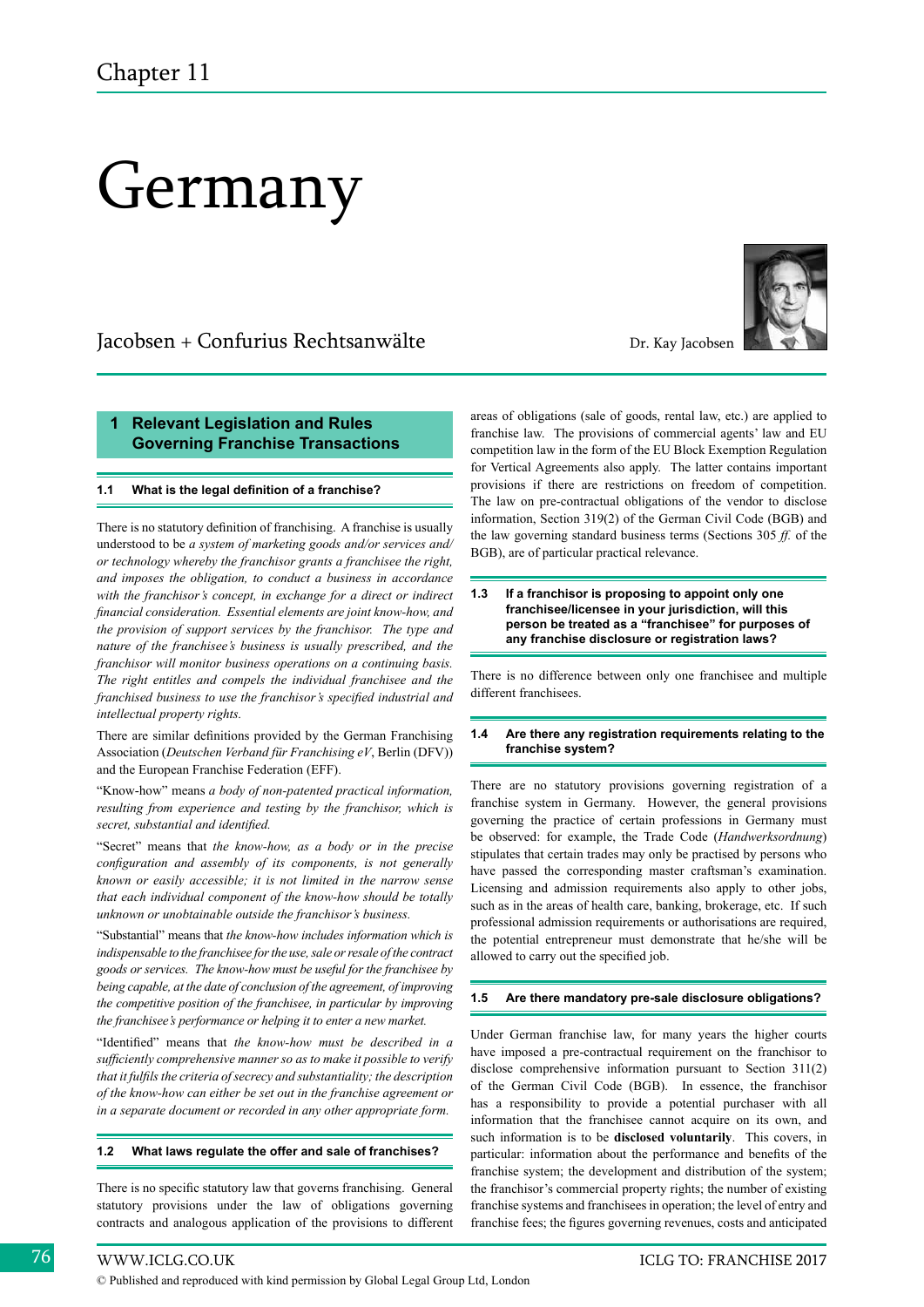income in system operations, taking into account any actual figures; information about expected investment costs; and information about financial requirements. However, courts have also stressed that the franchisor is not a business start-up advisor. The extent of these obligations may be controversial in some cases. Basically, the franchisor is required to give complete, unequivocal and correct information about all circumstances that are clearly significantly important for the investment decision of the franchisee. Franchisors are advised to draw up documentation that contains the information that needs to be disclosed to franchisees.

## **1.6 Do pre-sale disclosure obligations apply to sales to sub-franchisees? Who is required to make the necessary disclosures?**

The obligations set out under question 1.5 above apply to the master franchisee as soon as it begins to exercise its own rights under a master franchise agreement. Essentially, in this case the master franchisee, as a contractual partner of the sub-franchisee, is obliged to fulfil these obligations. Under such circumstances, the master franchisee may use the information provided by the franchisor that underlies its own contractual obligations.

## **1.7 Is the format of disclosures prescribed by law or other regulation, and how often must disclosures be updated? Is there an obligation to make continuing disclosure to existing franchisees?**

There is no standard format for pre-contractual disclosure. Basically, it is recommended that the franchisor should draw up detailed documentation and have the franchisee acknowledge receipt of the individual documents. If no reliable information is available, as the franchise system is new, there should be advice stating that this is a pilot franchise operation, that no reliable experience is available, and that this constitutes a special risk for the franchisee. It is recommended that such advice should be included in contractual agreements for the first 3–5 franchise outlets.

## **1.8 Are there any other requirements that must be met before a franchise may be offered or sold?**

There are no real requirements that must be met before a franchise is offered or sold, provided the franchisor is not setting up a branch within Germany. If the franchisor is setting up its own domicile (branch) in Germany, it must register as a business and complete taxation registration formalities. In this respect, the franchisor must ensure that it has the necessary authorisations needed to carry out certain professions or jobs (see question 1.4 above).

## **1.9 Is membership of any national franchise association mandatory or commercially advisable?**

Membership of the German Franchise Association (*Deutschen Franchiseverband eV* (DFV)) is recommended and advisable. The DFV offers a range of opportunities for the exchange of advice and information. In all cases, care should be taken to ensure that the master franchisor in Germany is a member of the Association.

## **1.10 Does membership of a national franchise association impose any additional obligations on franchisors?**

The German Franchise Association checks that its members comply with certain minimum standards. Franchise systems are also subject

to a franchise check, by which the system's contracts and handbooks are checked to ensure they meet the Association's standards. Therefore, membership of the DFV is a seal of quality.

#### **1.11 Is there a requirement for franchise documents or disclosure documents to be translated into the local language?**

No. Franchise documents do not normally have to be in German. However, it is recommended that they be written in one of the more common languages, particularly in English. A franchisor should take steps to ensure that any future franchisee possesses the necessary language capabilities. If the potential franchisees are a start-up company, who run a small operation that does not have language capabilities, it makes sense to have the contract and any necessary documentation translated into German. However, there is no legal obligation to do so.

## **2 Business Organisations Through Which a Franchised Business can be Carried On**

**2.1 Are there any foreign investment laws that impose restrictions on non-nationals in respect of the ownership or control of a business in your jurisdiction?**

No. In principle, there is no distinction made between German investors and foreign investors.

## **2.2 What forms of business entity are typically used by franchisors?**

The legal form of the company is usually selected by the franchisor. Possible options are the *Gesellschaft mit beschränkter Haftung* (GmbH), which is similar to a Ltd. company, or the *Aktiengesellschaft* (AG), which is comparable to a PLC or corporation. Both business entities are characterised by having shareholders, who have no representative function, and Managing Directors (for the GmbH) or Board Members (for the AG), who run daily business operations as directors of the company.

It is also possible for a branch office of a foreign corporation to be registered in the Commercial Register of companies in Germany.

It is not uncommon for the franchisor to invest in the master franchisor's company in Germany in order to ensure that it receives information rights guaranteed to a shareholder. Many companies set up German subsidiaries in the form of a corporation in order for that company to act as franchisor. Before a master franchise agreement is signed, Area Development Agreements are often concluded to allow for the basic requirements for the establishment and necessary amendment of a foreign franchise system to statutory requirements in Germany.

## **2.3 Are there any registration requirements or other formalities applicable to a new business entity as a pre-condition to being able to trade in your jurisdiction?**

In principle, there is no requirement for a foreign company to be registered in Germany. However, if a German domicile is to be set up, this must be registered for tax purposes.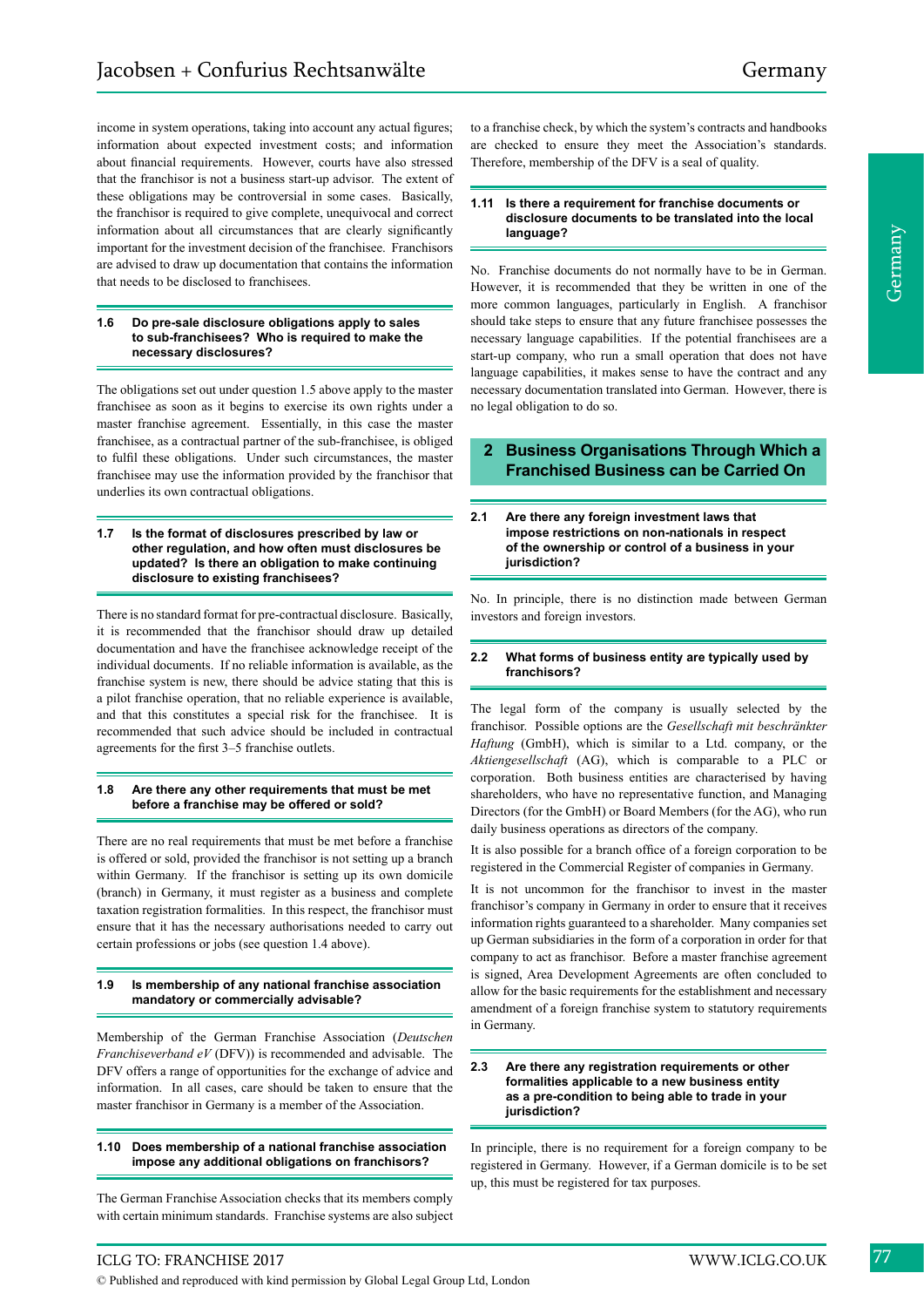## **3 Competition Law**

## **3.1 Provide an overview of the competition laws that apply to the offer and sale of franchises.**

EU law applies in Germany, and vertical agreements in particular are governed by Commission Regulation 330/2010 of 20 April 2010 on the application of Article 101(3) of the Treaty on the Functioning of the European Union to categories of vertical agreements and concerted practices (VABER). This applies in particular with respect to Articles 4 and 5 (prohibition of determination of sale prices, and restrictions on duration of competition prohibitions). However, there is some leeway here for franchise agreements, insofar as a franchise system requires variations (see *Pronuptia* decision of the German Supreme Court, the Federal Court of Justice – BGH).

## **3.2 Is there a maximum permitted term for a franchise agreement?**

Franchise agreements are not usually for a period of longer than five years, in order not to conflict with Article 5a of the Block Exemption Regulation for Vertical Agreements (see question 3.1 above). However, longer periods may be agreed in exceptional circumstances, such as when a longer amortisation of the franchisee's investment makes this necessary.

#### **3.3 Is there a maximum permitted term for any related product supply agreement?**

The remarks in question 3.2 above also apply to purchase commitments. The recommendation is to agree an exception for purchase commitments for approximately 20 per cent of requirements.

## **3.4 Are there restrictions on the ability of the franchisor to impose minimum resale prices?**

As already stated in question 3.1 above, Article 4a of VABER does not allow specification of minimum prices. However, legal decisions have established that short-term marketing actions are not subject to this restriction. Nevertheless, maximum sales prices or non-binding sales prices may be stipulated.

#### **3.5 Encroachment – are there any minimum obligations that a franchisor must observe when offering franchises in adjoining territories?**

There is no provision requiring a franchisee to be given a specified contractual area. Where a specified distribution territory is allocated, anyone may offer goods or services outside of this territory, unless the territory is already reserved for the franchisor which plans to offer the territory to another franchisee. However, if there is a contractual non-compete clause, a franchisor is prohibited from supporting its own or third-party competitive business in the protected territory.

## **3.6 Are in-term and post-term non-compete and nonsolicitation of customers covenants enforceable?**

During the period of a contract, in accordance with the law governing authorised agency agreements, a general non-compete prohibition applies to the franchisee. A post-contractual non-compete clause requires express agreement. It shall only be valid if such a noncompete clause covers the scope and content of the previous activity, and if adequate compensation is paid. With respect to the agreed retrospective non-compete clause, the franchisor can dissociate itself from the obligations of the non-compete agreement by giving notice to the franchisee. These obligations are legally enforceable by injunctions.

## **4 Protecting the Brand and other Intellectual Property**

## **4.1 How are trade marks protected?**

Trade marks are protected in Germany by the Trade Marks Act (*Markengesetz* – MarkenG). Almost all trade marks can be protected. The same applies for business designations, but restricted only to the corresponding area of distribution. The Trade Marks Act gives the owner of the trade mark the right to protect against identical or confusing trade marks, and creates a right for injunctive relief and claim for damages. Trade marks can be protected for a period of 10 years. However, the protection of a trade mark can be cancelled if it has not been used for a period of five years. Determination of unfair competition can lead to a court issuing an injunction for misleading or confusing business designations within a very short timeframe (a few days).

#### **4.2 Are know-how, trade secrets and other businesscritical confidential information (e.g. the Operations Manual) protected by local law?**

Business and trade secrets enjoy protection under Sections 17 and 18 of the German Unfair Competition Act (UWG). The unauthorised use of entrusted knowledge or documents is punishable by law, and can also be subject to a civil action. However, it must refer to secret information not in the public domain that has been entrusted to another.

## **4.3 Is copyright (in the Operations Manual or in proprietary software developed by the franchisor and licensed to the franchisee under the franchise agreement) protected by local law?**

Written works such as the franchise handbook, the franchise agreement, or other printed works or drawings are protected under the provisions of copyright law. The protection can extend to a particular design or a special type of business design. One important application of copyright law is with respect to software.

## **5 Liability**

#### **5.1 What are the remedies that can be enforced against a franchisor for failure to comply with mandatory disclosure obligations? Is a franchisee entitled to rescind the franchise agreement and/or claim damages?**

Where the general pre-contractual disclosure obligations are contravened, the franchisee may terminate the agreement and demand damages if it can prove that it would not have concluded the agreement if adequate information had been disclosed. Alternatively, the franchisee can maintain the contract and require the terms to be amended.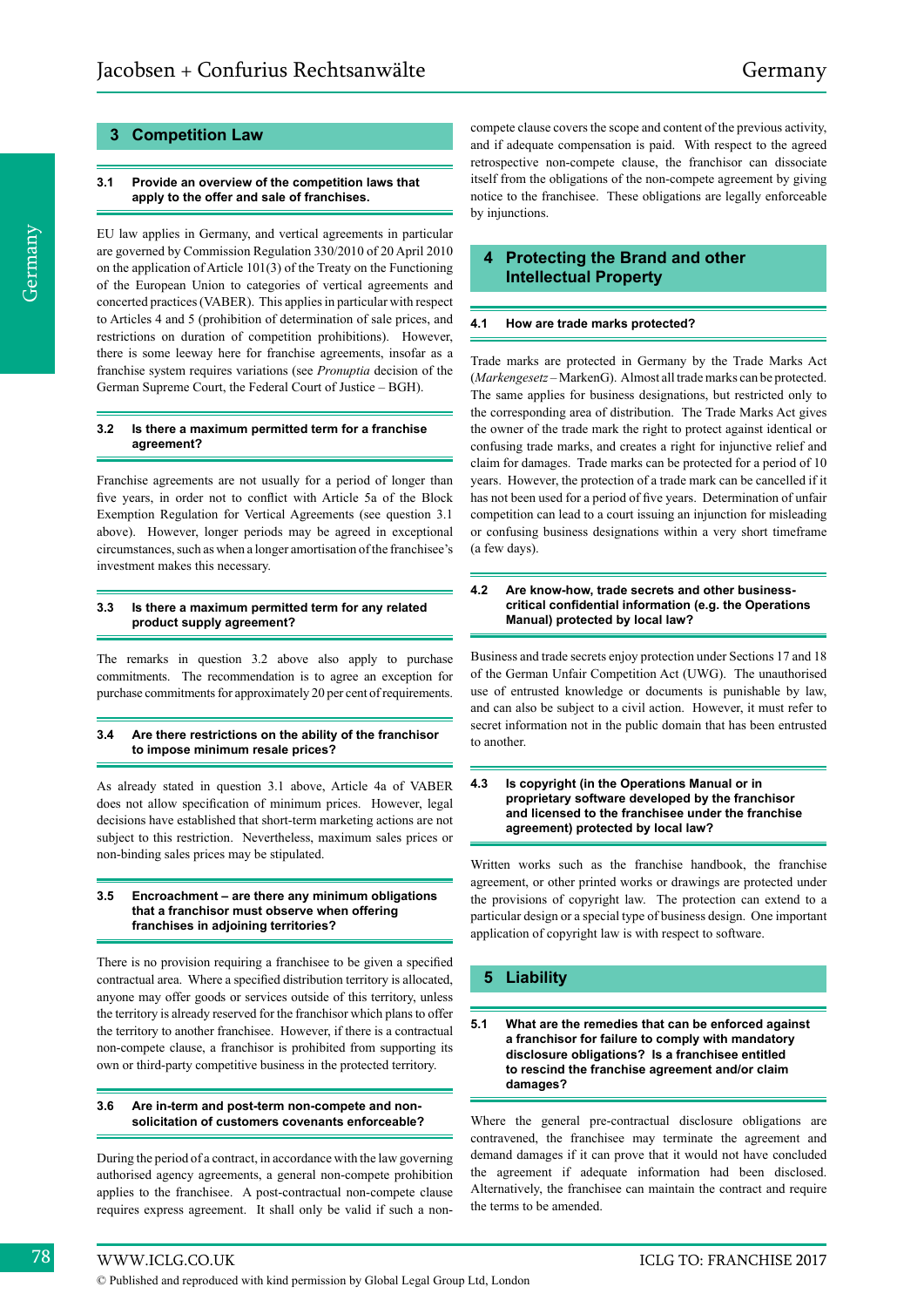**5.2 In the case of sub-franchising, how is liability for disclosure non-compliance or for misrepresentation in terms of data disclosed being incomplete, inaccurate or misleading allocated between franchisor and master franchisee? If the franchisor takes an indemnity from the master franchisee in the Master Franchise Agreement, are there any limitations on such an indemnity being enforceable against the master franchisee?**

In principle, the corresponding contractual party is responsible for ensuring pre-contractual disclosure. If the franchisor is the direct partner of the franchisee, the franchisor is responsible for making sure the franchise system complies with the national requirements for the applicable franchise area; if not, the master franchisee, as contractual partner, bears the responsibility. Generally, the franchisor is responsible for providing the master franchisee with all necessary knowledge, and in particular the necessary know-how, in a franchise manual that is to be adjusted by the master franchisee to meet the national requirements of the franchise area.

## **5.3 Can a franchisor successfully avoid liability for precontractual misrepresentation by including disclaimer clauses in the franchise agreement?**

As already explained in question 5.2 above, the franchisor may essentially transfer all its pre-contractual disclosure obligations to the master franchisee. However, the franchisor must provide the master franchisee with the information available to the franchisor. The adjustment for national requirements in the master franchisee's territory is the responsibility of the master franchisee, including the corresponding pre-contractual disclosure requirement.

## **5.4 Does the law permit class actions to be brought by a number of allegedly aggrieved claimants and, if so, are class action waiver clauses enforceable?**

In principle, German law only allows for "class actions" – joint legal actions where decisions are binding on other parties not directly involved – in the area of capital investments. This does not cover the provisions of franchise law. Nevertheless, groups of franchisees in fact often join together to exert joint pressure on the franchisor. In legal proceedings each franchisee acts independently and, at best, may rely upon parallel judgments. In each individual legal action, each basis of claim has to be examined for each individual claimant, along with the corresponding loss and the relevant cancellation terms.

## **6 Governing Law**

**6.1 Is there a requirement for franchise documents to be governed by local law? If not, is there any generally accepted norm relating to choice of governing law, if it is not local law?**

The application of foreign law can also be agreed with franchisees. However, the choice of application of foreign law can throw up surprises if the jurisdiction selected is not the home jurisdiction of the franchisor or of the franchisee, and the law of a third country is applicable. In principle, a foreign legal jurisdiction may be agreed and may be implemented, where the foreign law is to be applied for a particular case (*renvoi*).

#### **6.2 Do the local courts provide a remedy, or will they enforce orders granted by other countries' courts, for interlocutory relief (injunction) against a rogue franchisee to prevent damage to the brand or misuse of business-critical confidential information?**

Interlocutory relief can usually be secured from a court within a few days in circumstances where a franchisee is contravening agreements. This interim order must then be confirmed at a subsequent full hearing. However, such orders do not create a permanent legal solution. Therefore, it is not usually possible to secure an injunction with respect to obligations to take action. Such interlocutory orders can also cover prohibition of confusing or misleading actions by the franchisee.

## **7 Real Estate**

## **7.1 Generally speaking, is there a typical length of term for a commercial property lease?**

In principle, there is no typical duration for a franchise agreement. The existence of the Block Exemption Regulation for Vertical Agreements (VABER) means that franchise agreements normally do not run for more than five years, even though this is acceptable under certain exceptional circumstances. Lease agreements are normally customised to ensure they run parallel with the duration of the franchise contract.

```
7.2 Is the concept of an option/conditional lease 
assignment over the lease (under which a franchisor
has the right to step into the franchisee/tenant's 
shoes under the lease, or direct that a third party 
(often a replacement franchisee) may do so upon the
failure of the original tenant or the termination of the 
franchise agreement) understood and enforceable?
```
In principle, it makes sense and is practicable to agree for the franchisor to have an option to take over a franchisee's lease in case the franchise agreement fails, or to agree that a third party, to be stipulated by the franchisor, should step into the franchisee's shoes under the lease. Where the franchisee makes such an agreement with the lessor, it is recommended that the franchisor should ensure that its interests are protected in the corresponding contractual clause.

## **7.3 Are there any restrictions on non-national entities holding any interest in real estate, or being able to sub-lease property?**

Generally, there are no provisions restricting foreign enterprises from leasing or buying real estate.

**7.4 Give a general overview of the commercial real estate market. Specifically, can a tenant reasonably expect to secure an initial rent free period when entering into a new lease (and if so, for how long, generally), or are landlords demanding "key money" (a premium for a lease of a particular location)?**

Terms and conditions for lease agreements vary greatly and depend on the attractiveness of the relevant location. Lease agreements for tenants of shopping centres are particularly comprehensive and complicated. Rents are usually calculated on the basis of revenues,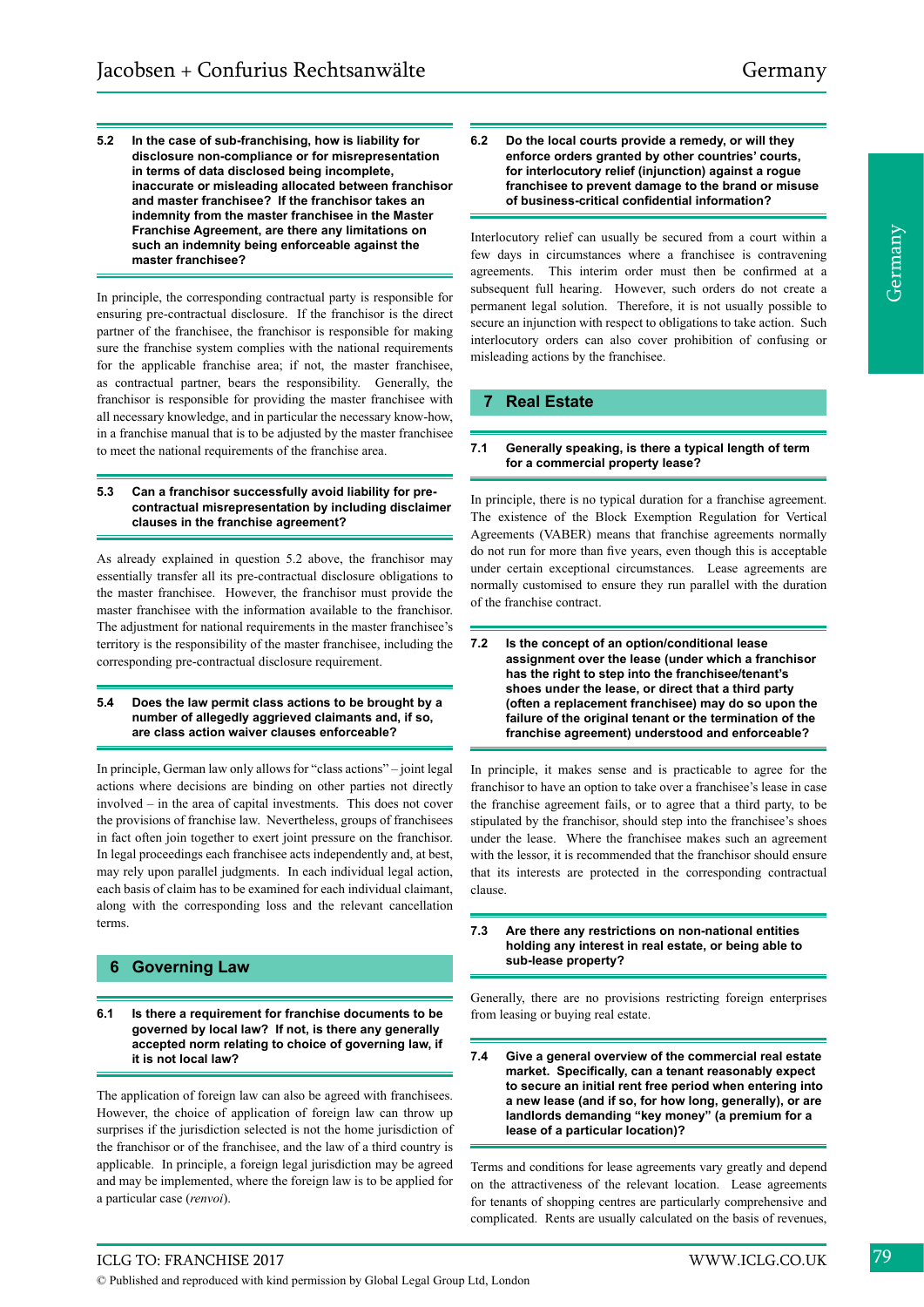in addition to fixed base-rents that set a minimum rent. Additional ancillary costs for joint marketing, and levies for special events, are often agreed. Sometimes, it is also possible to have rent-free periods (of up to one year), or to agree other additional benefits (such as renovations). Before real estate is purchased, a detailed check should be made to ascertain whether there are any charges listed in the property register (building obligations, rights of way, etc.).

## **8 Online Trading**

**8.1 If an online order for products or request for services is received from a potential customer located outside the franchisee's exclusive territory, can the franchise agreement impose a binding requirement for the request to be re-directed to the franchisee for the territory from which the sales request originated?**

In principle, internet trading can only be limited in the area of selective distribution. Selective distribution is a distribution system where the supplier undertakes to sell the contractual products or services only to distributors selected on the basis of specified characteristics, and where the distributors undertake not to sell those products or services to distributors who are not authorised to sell such products or services (Art. 1d VABER). If there is no selective distribution, it is extraordinarily complicated to prohibit online sales. Online distribution is regarded as a passive sale, which cannot be prohibited as a matter of principle. The details in this area are hotly disputed.

## **8.2 Are there any limitations on a franchisor being able to require a former franchisee to assign local domain names to the franchisor on the termination or expiry of the franchise agreement?**

When a franchise agreement is terminated, the franchisor can request the franchisee to refrain from using domains that make reference to the franchisor's trade marks and, if necessary, to enforce such action in court. In the same manner, the prohibition can be exercised to ensure that a franchisee can no longer use the franchisor's brand name in official documentation (telephone books, industry directories and other indices) after a franchise agreement has been terminated. Such prohibitions are sometimes used to ensure that franchisees give up corresponding domains or telephone numbers, or that they are deregistered by or transferred to the franchisor.

## **9 Termination**

#### **9.1 Are there any mandatory local laws that might override the termination rights that one might typically expect to see in a franchise agreement?**

Early termination of a franchise agreement is possible under the statutory provisions of Section 314 of the German Civil Code (BGB) if there is **good cause** (*wichtiger Grund*) that makes it impossible for the franchisor and franchisee to continue to work together, and provided that a **warning** has been issued and has expired without action being taken, and provided that the party had not become aware of the grounds for the termination more than two months previously. In principle, the bar for establishing the requirements for good cause is extremely high. Insolvency or illiquidity of the franchisee normally justifies termination of the franchise agreement for good cause.

## **10 Joint Employer Risk and Vicarious Liability**

**10.1 Is there a risk that a franchisor may be regarded as a joint employer with the franchisee in respect of the franchisee's employees? If so, can anything be done to mitigate this risk?**

There are cases where the franchisee may have been classified as an employee or quasi-employee; this entailed a risk for the franchisor, in that the franchisee was protected like an employee. These cases were normally based on circumstances where the franchisee worked at fixed hours without their own equipment or employees, and was integrated into the franchisor's work organisation. There are also cases where people have been classified as pseudo-self-employed, and had to pay social security contributions, as they were similarly integrated into the work organisation of the franchisor. However, this obligation affected the franchisees and not the franchisors. Such circumstances are always throwing up difficult factual situations with grey areas.

**10.2 Is there a risk that a franchisor may be held to be vicariously liable for the acts or omissions of a franchisee's employees in the performance of the franchisee's franchised business? If so, can anything be done to mitigate this risk?**

Under German law, it is very unlikely that a franchiser could be held liable for acts of the franchisee or the franchiser's employees – as long as he does not advise or tolerate illegal acts.

## **11 Currency Controls and Taxation**

**11.1 Are there any restrictions (for example exchange control restrictions) on the payment of royalties to an overseas franchisor?**

In principle, there are no exchange controls that would be pertinent to franchise systems.

**11.2 Are there any mandatory withholding tax requirements applicable to the payment of royalties under a trade mark licence or in respect of the transfer of technology? Can any withholding tax be avoided by structuring payments due from the franchisee to the franchisor as a management services fee rather than a royalty for the use of a trade mark or technology?**

There are no mandatory provisions for tax obligations, provided the obligations are not influenced by the shareholder relationship and correspond to arrangements that would be agreed between independent third parties.

## **11.3 Are there any requirements for financial transactions, including the payment of franchise fees or royalties, to be conducted in local currency?**

There are no provisions that prescribe the currency in which payments must be made to the franchisor.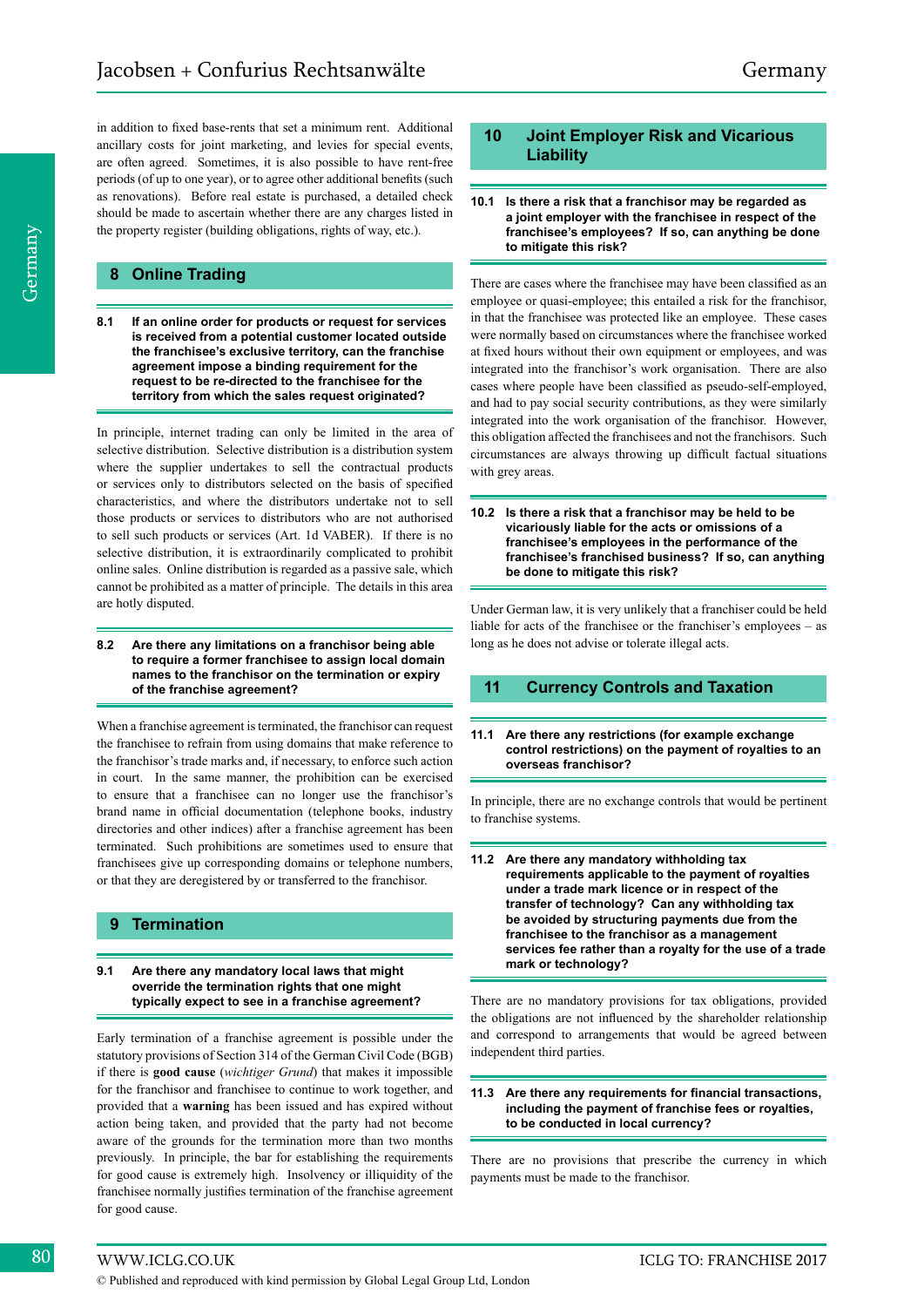## **12 Commercial Agency**

#### **12.1 Is there a risk that a franchisee might be treated as the franchisor's commercial agent? If so, is there anything that can be done to help mitigate this risk?**

Under German law, the franchisee is not normally treated as a commercial agent (except for a commercial agent franchise) but is treated as a special sort of authorised dealer. However, under certain circumstances, authorised dealers can be treated like commercial agents. This normally applies if the authorised dealer (or franchisee) is integrated into the franchisor's sales organisation like a commercial agent and is required, in fact or in practice, to transfer its customers to the franchisor at the end of the contract. In such cases, franchisors have been held liable to pay compensation for the losses of the commercial agent. This risk can be restricted by excluding the possibility of disclosing the customers to the franchisor.

## **13 Good Faith and Fair Dealings**

#### **13.1 Is there any overriding requirement for a franchisor to deal with a franchisee in good faith and to act fairly in its dealings with franchisees according to some objective test of fairness and reasonableness?**

Under the general provision of Section 242 of the German Civil Code (BGB), an obligor has a duty to perform according to the requirements of good faith, taking customary practice into consideration. This principle applies to all contractual relationships, but only in individual circumstances can a concrete legal consequence be derived. With the principles about pre-contractual disclosure, in particular disclosure obligations about information available only to the franchisor, and the principle of frustration of contract (*culpa in contrahendo* and *clausula rebus sic stantibus*), the most important legal principles are expressed in statutory form in Sections 311 and 313 of the Civil Code. Other than this, there are no franchise-specific provisions in this respect.

## **14 Ongoing Relationship Issues**

#### **14.1 Are there any specific laws regulating the relationship between franchisor and franchisee once the franchise agreement has been entered into?**

The most important laws covering franchise agreements are: the rights for founders of a new business to cancel contracts within 14 days after signature; the Block Exemption Regulation for Vertical Agreements (VABER); and the analogous application of provisions of the law governing commercial agents. Beyond this, depending on the circumstances, there are numerous laws that could apply, such as the laws on standard terms and conditions (mostly applicable to franchise agreements), and intellectual property laws (trade marks, copyright, unfair competition, etc.).

## **15 Franchise Renewal**

## **15.1 What disclosure obligations apply in relation to a renewal of an existing franchise at the end of the franchise agreement term?**

In principle, there is no law that must be applied to a renewal of an existing franchise agreement. The disclosure requirements would

be substantially less onerous, and there is no right of cancellation, because the franchisee has already been operating as a business, knows the system, and is no longer someone who is just setting up a business.

## **15.2 Is there any overriding right for a franchisee to be automatically entitled to a renewal or extension of the franchise agreement at the end of the initial term irrespective of the wishes of the franchisor not to renew or extend?**

In principle, franchisees do not have a right to automatic renewal or extension of the franchise when the franchise expires, and the legal position is unclear where there is a demand for new franchise entry fees. There have been no legal decisions on this issue.

#### **15.3 Is a franchisee that is refused a renewal or extension of its franchise agreement entitled to any compensation or damages as a result of the nonrenewal or refusal to extend?**

Depending on the individual circumstances of the case, when a franchise agreement ends, compensation can be payable for the loss of secured customers (see question 12.1 above). German law does not usually recognise a claim for reimbursement of high levels of investment made during the term of the contract. However, when applying the principle of good faith, a different view may be taken in individual cases. This applies when a franchisee makes a substantial investment shortly before expiry of the franchise on trust that the franchise agreement will be extended.

## **16 Franchise Migration**

## **16.1 Is a franchisor entitled to impose restrictions on a franchisee's freedom to sell, transfer, assign or otherwise dispose of the franchised business?**

In principle, transfer of the franchise business by the franchisee to a third party (new franchisee) requires the approval of the franchisor where contractual obligations are also to be transferred. It is recognised that the franchisee has an operational obligation and cannot simply escape the operational obligations under the franchise agreement by selling the business. Contracts often include a purchase option in favour of the franchisor, and these are usually valid.

**16.2 If a franchisee is in breach and the franchise agreement is terminated by the franchisor, will a "step-in" right in the franchise agreement (whereby the franchisor may take over the ownership and management of the franchised business) be recognised by local law, and are there any registration requirements or other formalities that must be complied with to ensure that such a right will be enforceable?**

When a franchise agreement ends, the franchisor may be given a right to step into a franchisee's lease, or the franchisor can be given an option to purchase the franchisee's business. However, corresponding rights of the franchisor must be granted under adequate terms, or they will be deemed contrary to public policy (Section 138 of the Civil Code – BGB) and may be invalid (surprising and one-sided clauses pursuant to Sections 305 *ff.* BGB).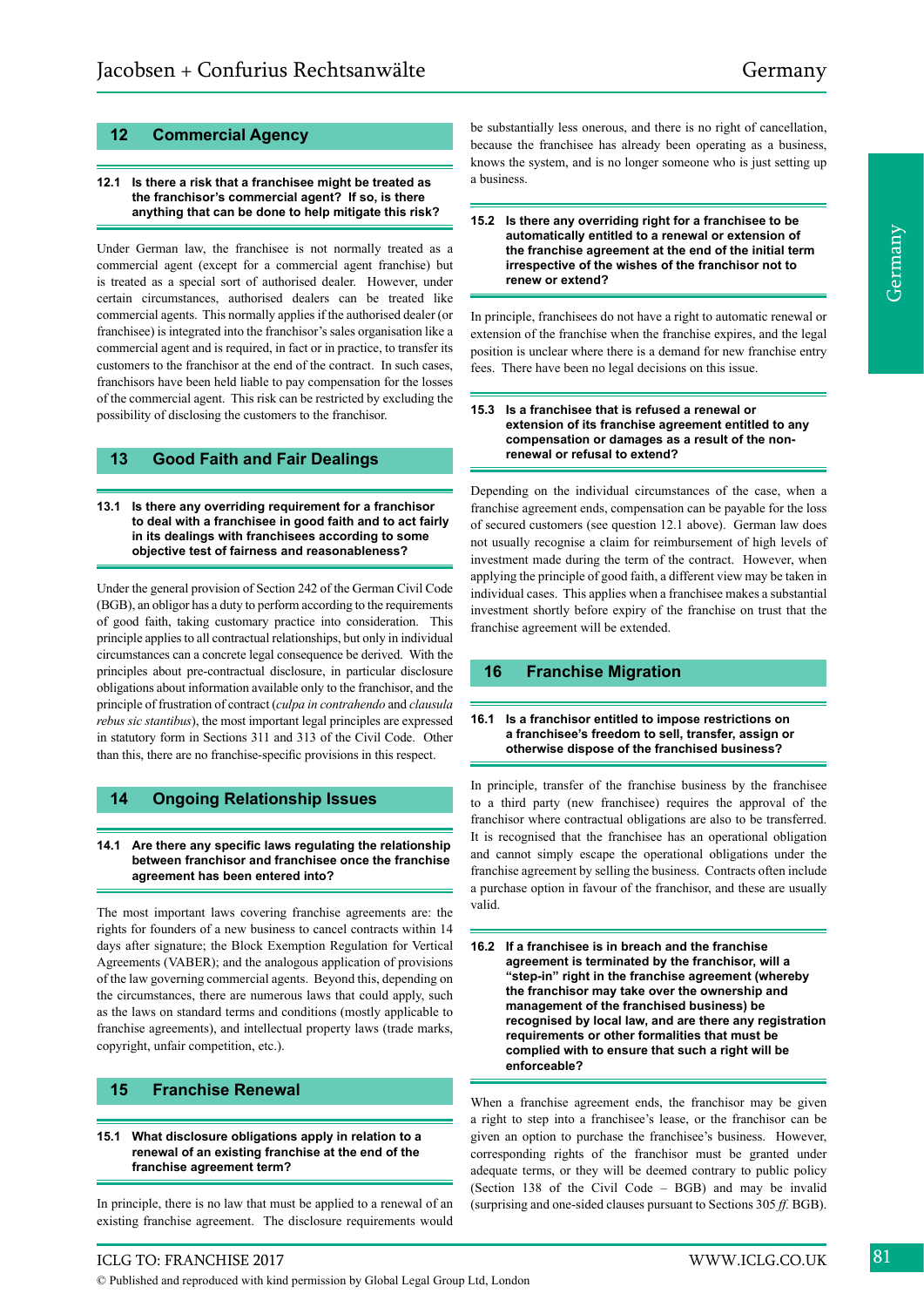**16.3 If the franchise agreement contains a power of attorney in favour of the franchisor under which it may complete all necessary formalities required to complete a franchise migration under pre-emption or "step-in" rights, will such a power of attorney be recognised by the courts in the country and be treated as valid? Are there any registration or other formalities that must be complied with to ensure that such a power of attorney will be valid and effective?**

Provisions governing powers of attorney are not as yet common in franchise law, as in order to transfer powers the beneficiary of the performance usually requires a co-determination right. The same applies for the franchisor's step-in rights with respect to the franchisee's contractual rights. Such clauses may also be void pursuant to the general law of obligations (Section 138 BGB) or standard terms and conditions (Section 305 *ff.* BGB).



#### **Dr. Kay Jacobsen**

Jacobsen + Confurius Rechtsanwälte Pinnasberg 47 20359 Hamburg Germany

*Tel: +49 40 302 0030 Fax: +49 40 337 820 Email: jacobsen@jacobsen-confurius.de URL: www.jacobsen-confurius.de/en*

Dr. Kay Jacobsen mainly practises in the area of civil and commercial law. His speciality for the past 25 years has been commercial law, particularly commercial agent law, authorised dealer law, and franchise law. For many years Dr. Jacobsen has been recommended in international publications as an expert on commercial law. In particular, competitors praise his approach to providing creative solutions, his commitment and expert knowledge. Dr. Jacobsen is a member of the German Franchise Association (DFV) and is recommended by the Association as an expert in the field. He is also a member of the International Franchise Lawyers Association (IFLA, www.franchiselawyers.net) and is on the Executive Board of the Alliance of Business Lawyers (www.ablglobal.net). Dr. Jacobsen is supported by a professional team of lawyers, tax advisors and consultants.



Jacobsen + Confurius, a firm of lawyers, tax advisors and auditors, established its office in Hamburg more than 30 years ago, and has also had an office in Berlin for over 10 years. We advise German and international clients on commercial and employment law.

In the area of civil and commercial law, our practice advises in the areas of commercial law; particularly corporate law, M&A, anti-trust law, trade mark law, copyright law, competition law, contract law, insurance law and transportation law. In the field of employment law, we mainly advise companies in the area of individual and collective employment law. We are a member of the international legal network, the Alliance of Business Lawyers (www.ablglobal.net).

Our tax advisors and auditors also represent a wide spectrum of clients within Germany and abroad, and are members of the INTEGRA International network (www.integra-international.net).

Our practice is small enough to recognise that our style is characterised by personal communication with our clients and waiver of unnecessary formalities. On the other hand, the firm is big enough to competently handle comprehensive mandates with multidisciplinary and international relationships.